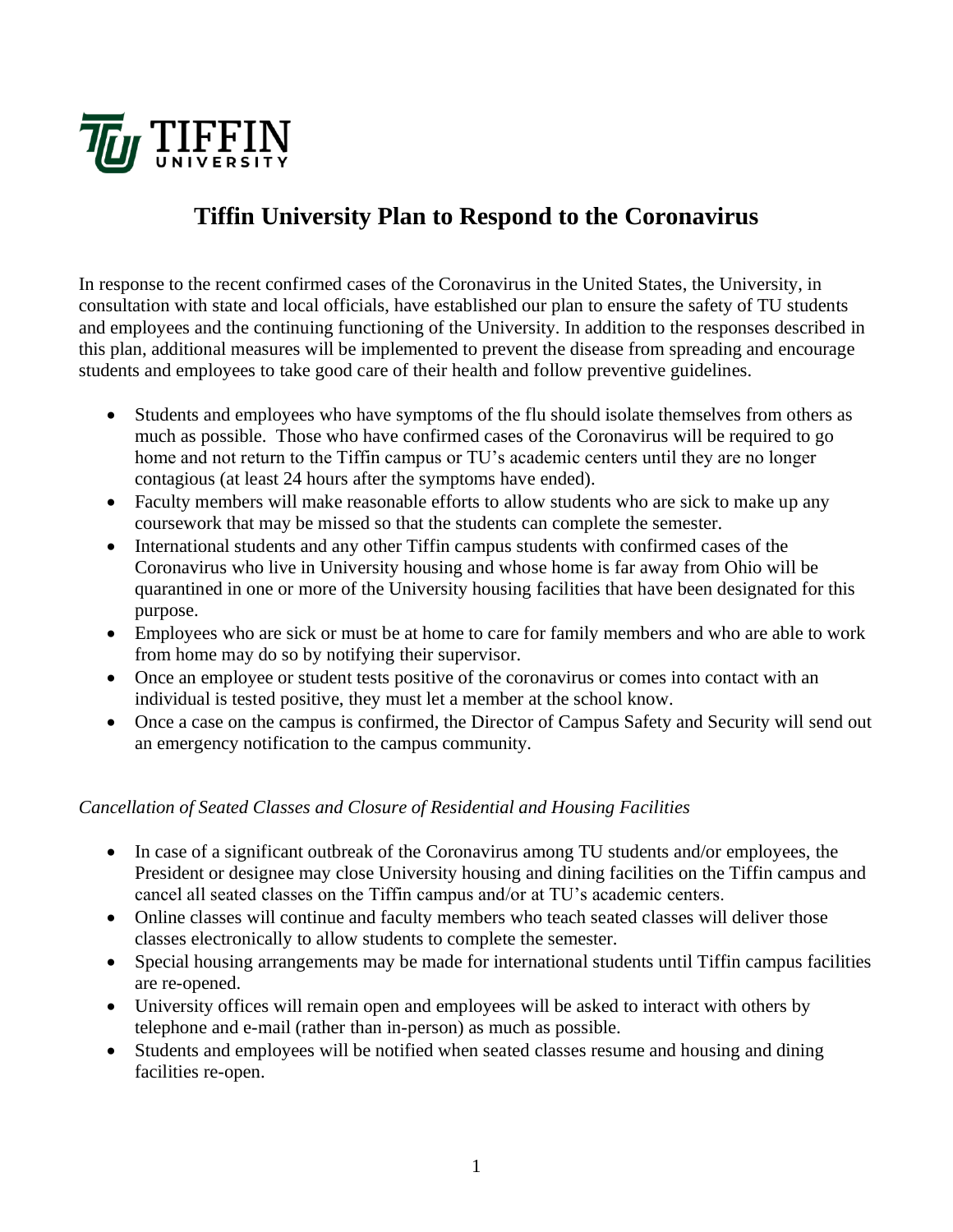# *Closure of University Offices*

- If the Coronavirus outbreak becomes so severe that University offices must be closed, the President or designee will make this decision and notify all employees and other appropriate groups.
- If so, faculty members will be expected to continue teaching their courses electronically so that students can complete the semester and staff members who are able to work from home will be expected to do so to the extent possible.

The following preventative and procedural guidelines should be considered by all TU employees:

# **At Work**

### **Employees: In the event that you should need to stay at home for an extended amount of time:**

- Determine whether you can work from home, if necessary, and identify computer connection needs, if any, required for home access.
- Plan for the possible reduction or loss of income if you are unable to work.
- Understand Tiffin University's leave policies and know your current leave balances.

### **Managers: To prepare properly in case your employees are ill and unable to work on location:**

- Think about what information the people in your workplace will need, including information about insurance, leave policies, working from home, possible loss of income, and when not to come to work if sick.
- Meet with your colleagues and make lists of what actions can be taken at various stages if more than a few employees are ill or taking care of their families.
- Identify other information resources in your community, such as mental health hotlines, public health hotlines, or electronic bulletin boards.
- Find support systems—people who are thinking about the same issues you are thinking about. Share ideas.

# **Outside of Work**

### **Social Disruption May Be Widespread**

- Be aware that community services (schools, hospitals and health care facilities, banks, stores, restaurants, government offices, utilities, mail, trash, etc.) may be disrupted.
- Talk with family members and loved ones about how they would be cared for if they got sick, or what will be needed to care for them in your home.
- Consider how to care for people with special needs in case the services they rely on are not available (options may include preparing your home or the home of a relative for some level of home care by equipping with medical devices, maintaining a supply of current medications and having, on file, prescriptions for medications/equipment in the event of care in the home).
- Consider childcare needs (options may include working from home, coordinating with other families for rotating in-home childcare, using to other family or community resources to provide in-home childcare).

### **Food**

• When considering what foods to store, consider foods that are nonperishable (will keep for a long time) and don't require refrigeration; are easy to prepare in case you are unable to cook; and require little or no water, so you can conserve water for drinking. Examples include ready-to-eat canned meats, fish, fruits, vegetables, beans, and soups; protein or fruit bars; dry cereal or granola; peanut butter or nuts; dried fruit;